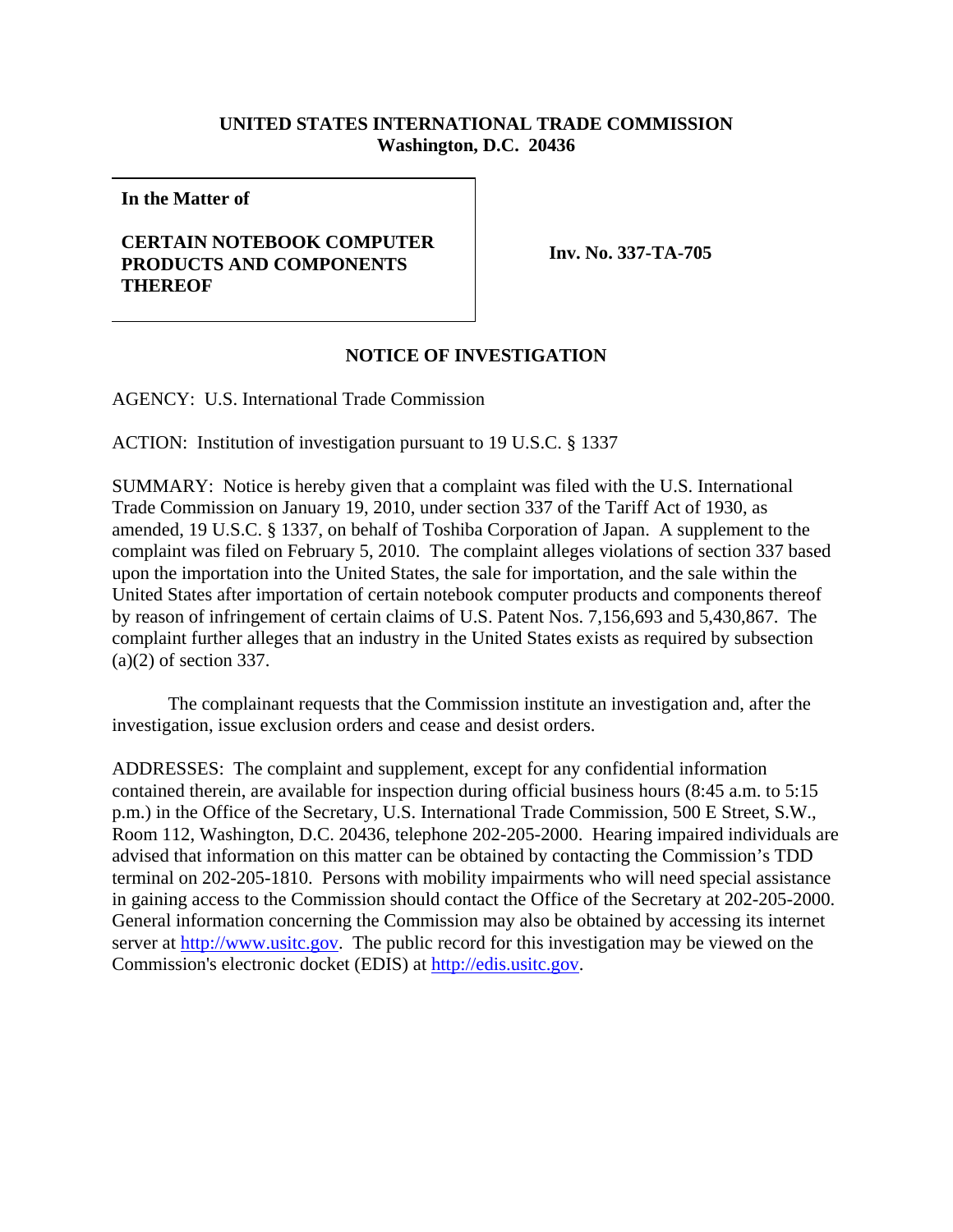FOR FURTHER INFORMATION CONTACT: David O. Lloyd, Esq., Office of Unfair Import Investigations, U.S. International Trade Commission, telephone (202) 205-2576.

AUTHORITY: The authority for institution of this investigation is contained in section 337 of the Tariff Act of 1930, as amended, and in section 210.10 of the Commission's Rules of Practice and Procedure, 19 C.F.R. § 210.10 (2009).

SCOPE OF INVESTIGATION: Having considered the complaint, the U.S. International Trade Commission, on February 17, 2010, ORDERED THAT –

(1) Pursuant to subsection (b) of section 337 of the Tariff Act of 1930, as amended, an investigation be instituted to determine whether there is a violation of subsection  $(a)(1)(B)$  of section 337 in the importation into the United States, the sale for importation, or the sale within the United States after importation of certain notebook computer products or components thereof that infringe one or more of claims 1, 2, 5, 7, 9, 15-17, and 20-22 of U.S. Patent No. 7,156,693 and claims 21-25 of U.S. Patent No. 5,430,867, and whether an industry in the United States exists as required by subsection (a)(2) of section 337;

(2) For the purpose of the investigation so instituted, the following are hereby named as parties upon which this notice of investigation shall be served:

(a) The complainant is:

Toshiba Corporation 1-1, Shibaura 1-chome Minato-ku, Tokyo 105-8001 Japan

(b) The respondents are the following entities alleged to be in violation of section 337, and are the parties upon which the complaint is to be served:

> Wistron Corporation 21F, 88, Sec. 1 Hsin Tai Wu Road, Hsichih Taipei Hsien 221 Taiwan

Wistron InfoComm (Texas) Corporation 4051 Freeport Parkway, Suite 200 Grapevine, TX 76051

Wistron InfoComm Technology (America) Corporation 800 Parker Square, Suite 285-A Flower Mound, TX 75028